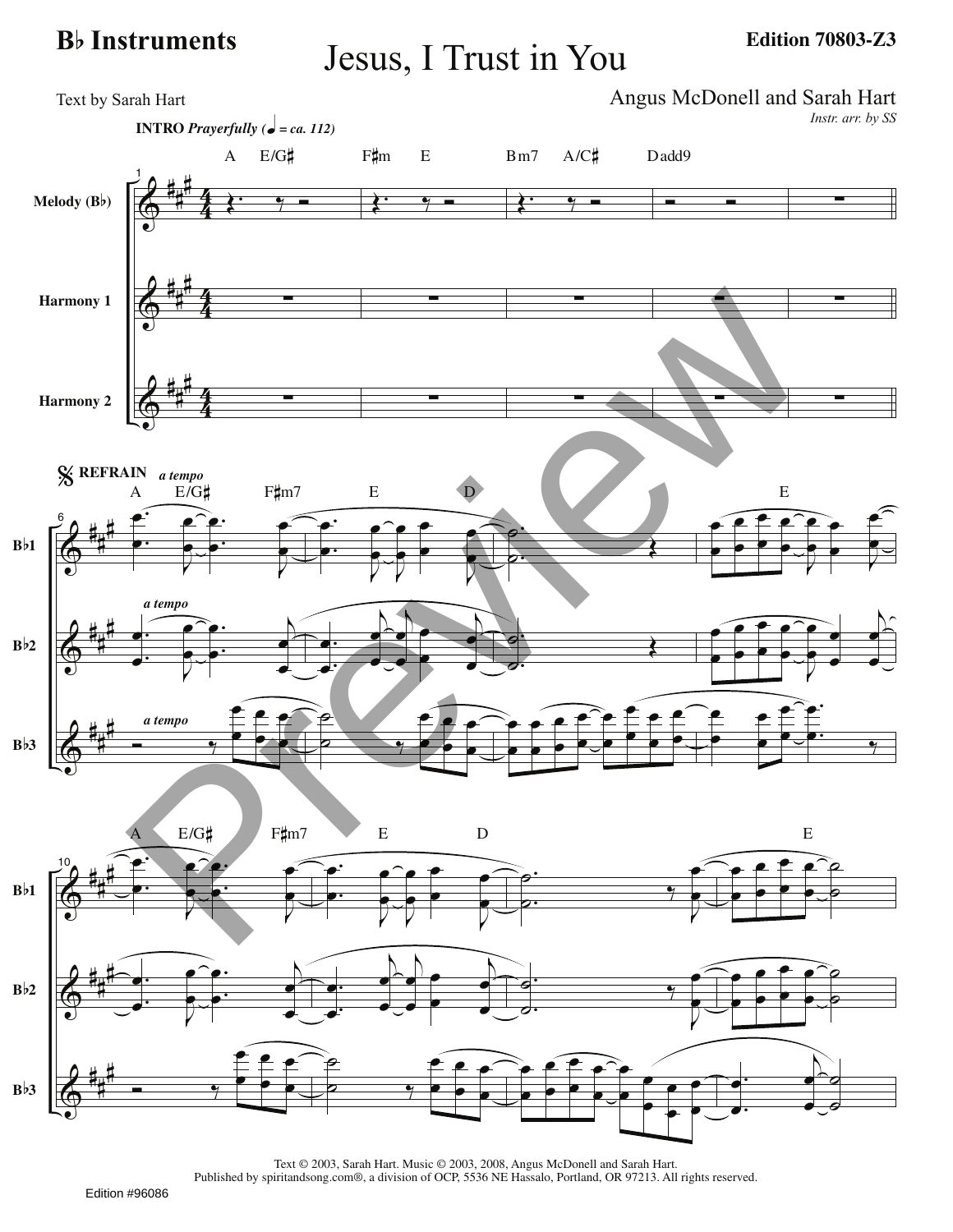

**Edition 70803-Z3**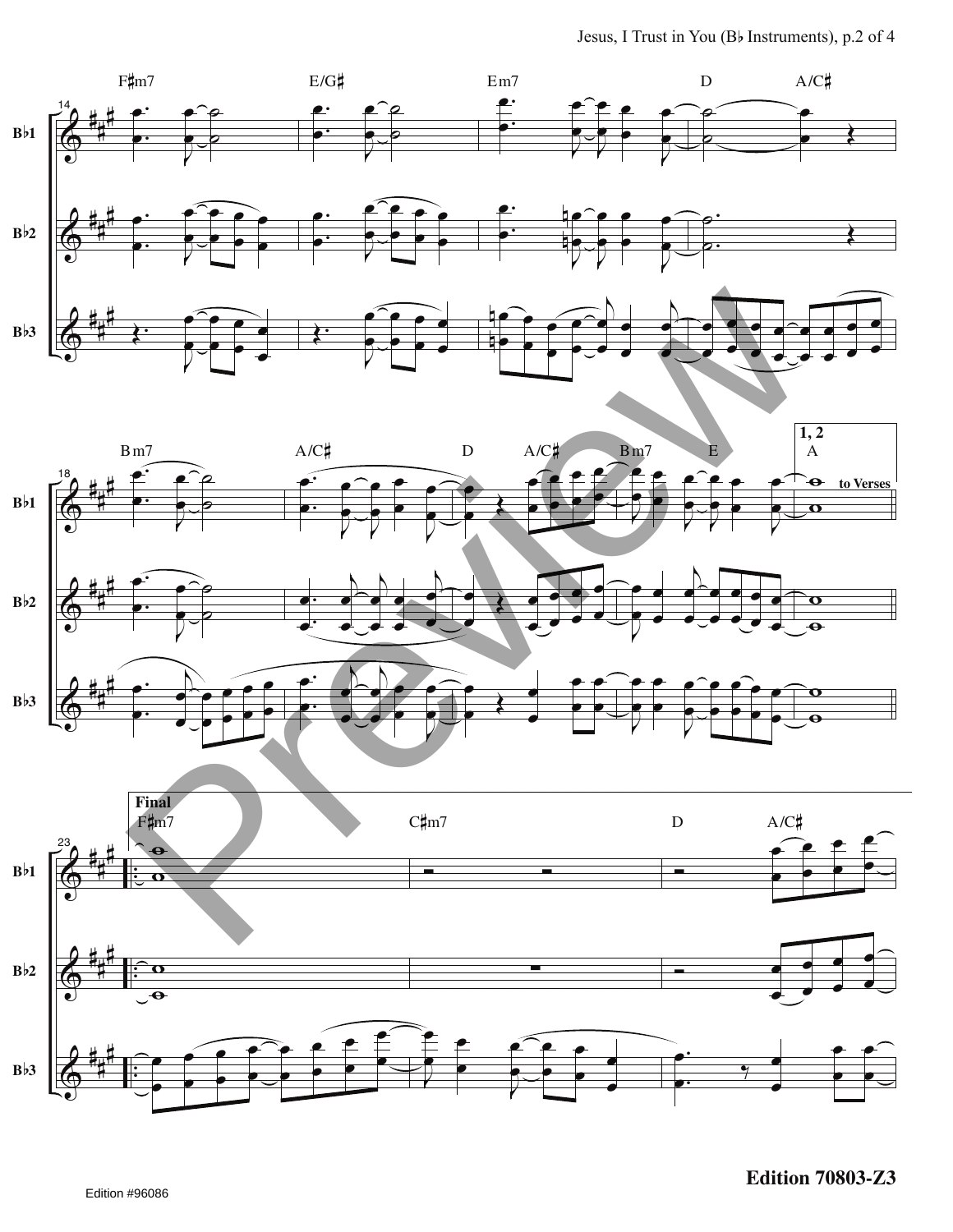